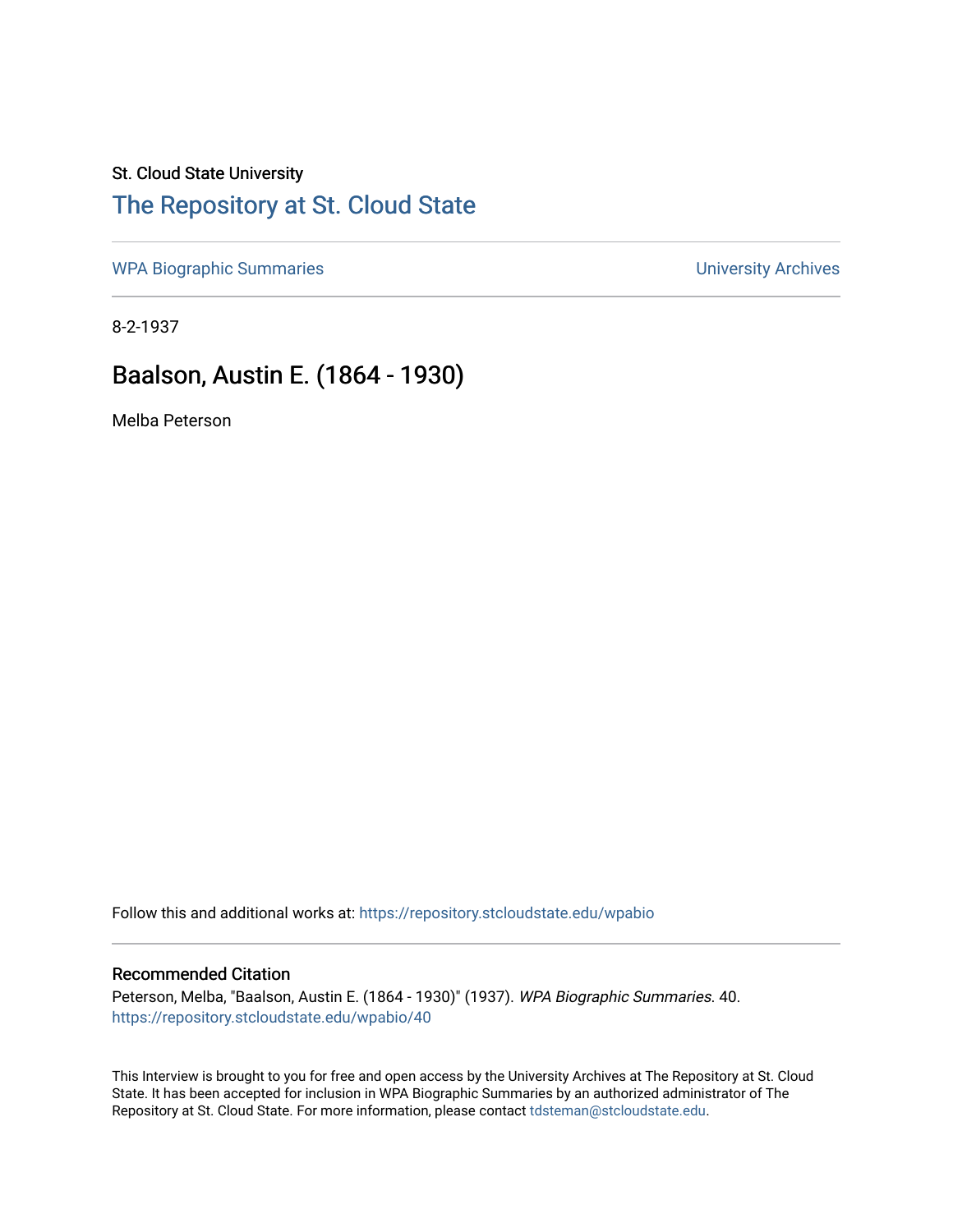BAALSON, AUSTINE. File No.  $\cancel{40}$ 

Austin Baalson was born in Spring Grove, Houston, County, Minnesota, on May 12, 1864. He was the son of Ellen and Kari (Ostenson) Baalson, the first settlers of North Fork township.

His parents moved to North Fork by an ox-drawn covered wagon and arrived there on July 4, 1865.

Austin attended the district sohools in North Fork, then attended school at the Willmar Academy and at the Grove Lake Academey under Professor D. J. Cogan. \_

In 1889, Austin pruchased his father's homestead where he lived the remainder of his life. He was then married to Caroline G. Gandrud. She was bom in **Iowa** on October 10, 1867. Five sons **were** born: Reverend Elmer Baalson of Parks Falls, Wisconsin; Prof. George Baalson of Black Duck; Bertram of Duluth; Reverend Arthur of Shevlin; and Henry of Brooten.

Caroline G. (Gandrud) Baalson died 4pril 21, 1904. She is buried in Big Grove cemetery.

On February 16, 1907, Austin Baalson married Clara Augusta Bente, a daughter of Ole and Mary Bente. She was born on October 11, 1867. Three girls were born to Austin and Clara (Bente) Baalson. They were: Cora, Manda, and Orene, who is dead.

Austin Baalson died on September 14, 1930. He is also buried in *(*  Big Grove Cemetery.

> Interviewed: Mrs. Jargine (Baalson) Swenson (A sister of Austin Baalson) Date: August 2, 1937<br>By: Melba Peterson Melba Peterson

Publication Granted